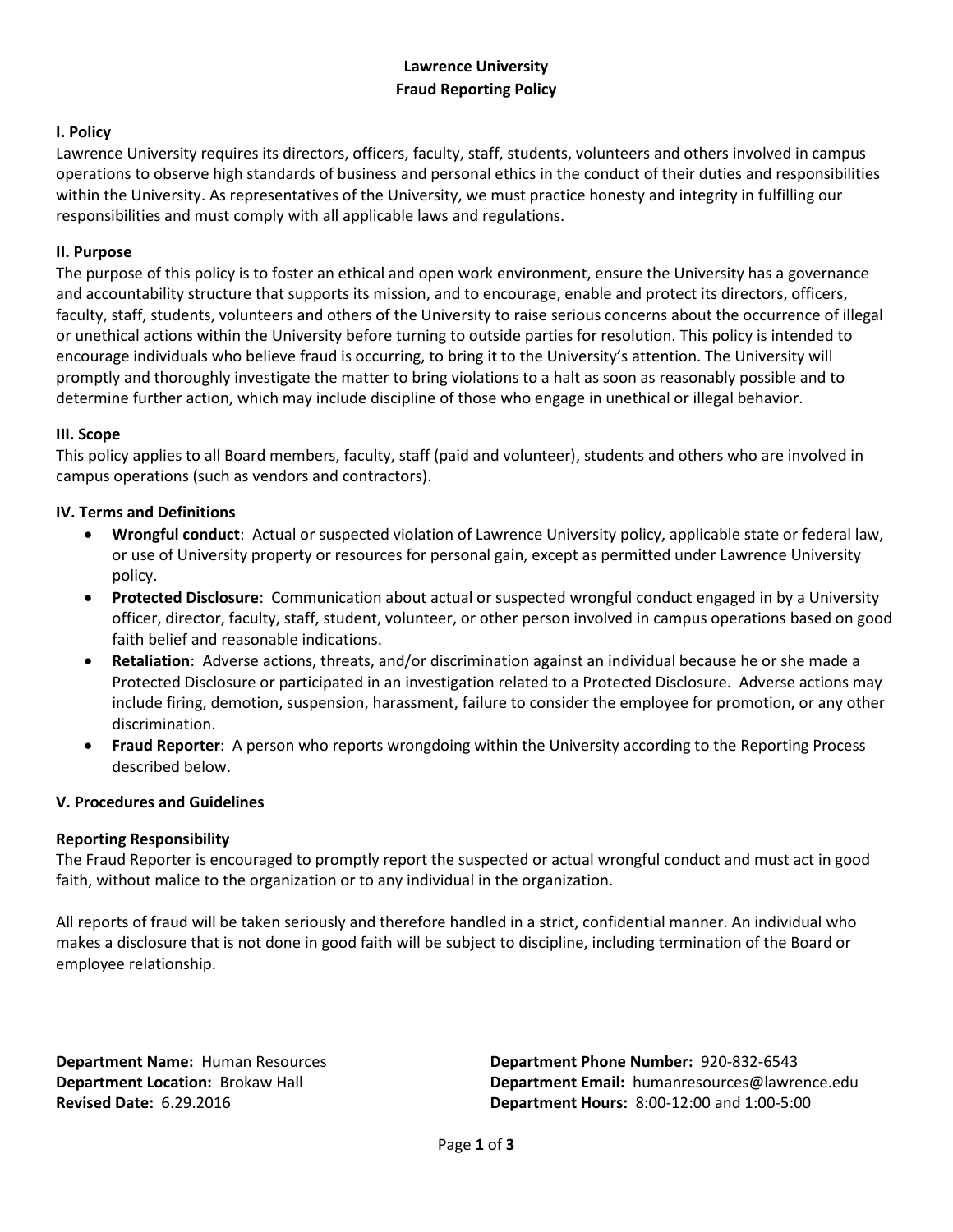### **No retaliation**

The Fraud Reporter is encouraged to bring any fraudulent activity forward, and by doing so the individual shall not receive retaliation for the Protected Disclosure. After investigation, if the matter which was reported is determined not to constitute improper wrongful conduct, there will be no retaliation against the Fraud Reporter.

Anyone who retaliates against a Fraud Reporter who makes a Protected Disclosure will be subject to discipline, including termination of Board or employee status. Any known retaliation is encouraged to be reported to the Vice President of Finance and Administration or Provost.

#### **Reporting Process**

- 1. An individual who witnesses or has knowledge of fraudulent activity (the Fraud Reporter) shall report to the Vice President of Finance and Administration or Provost as contact points. If the individual is uncomfortable or otherwise reluctant to report to the contact points, they are encouraged to report the event to the Chair of the Audit committee. Contact details for these contact points are at the end of this policy.
- 2. Any fraudulent activity should be disclosed within ninety (90) days of the occurrence whenever possible. The disclosure should be made in a signed written document. If the individual is unwilling or unable to put a disclosure in writing, they should report the activity verbally to the appropriate supervisor or contact point in this policy, who will prepare a written summary of the disclosure. The individual shall sign the disclosure and retain a copy for their records.
- 3. The person(s) charged with alleged fraudulent activity shall be given an opportunity to respond to the allegations in person or in writing.
- 4. The Fraud Reporter shall receive acknowledgement of the investigation and next steps within five business days of the initial report of Protected Disclosure.

#### **VI. Confidentiality and Record**

Reports of violations or suspected violations will be kept confidential to the extent possible, consistent with the need to conduct an adequate investigation.

#### **VII. Investigation and Follow Up**

- 1. Upon the receipt of the Protected Disclosure, the contact points will conduct a thorough investigation regarding the allocations of fraudulent activity.
- 2. Any and all findings of fraudulent activity and such violations will be brought to a halt immediately. The contact point will determine further action, which may include involvement of Human Resources and discipline for those who engaged in unethical or illegal behavior.
- 3. A full report of the findings and actions will be presented to the President and Board of Trustees.
- 4. After the investigation and actions as a result of the investigation are concluded, an executive summary and follow up will be made to the Fraud Reporter as well as recognition for bringing the concern forward.

**Department Name:** Human Resources **Department Phone Number:** 920-832-6543 **Department Location:** Brokaw Hall **Department Email:** humanresources@lawrence.edu **Revised Date:** 6.29.2016 **Department Hours:** 8:00-12:00 and 1:00-5:00